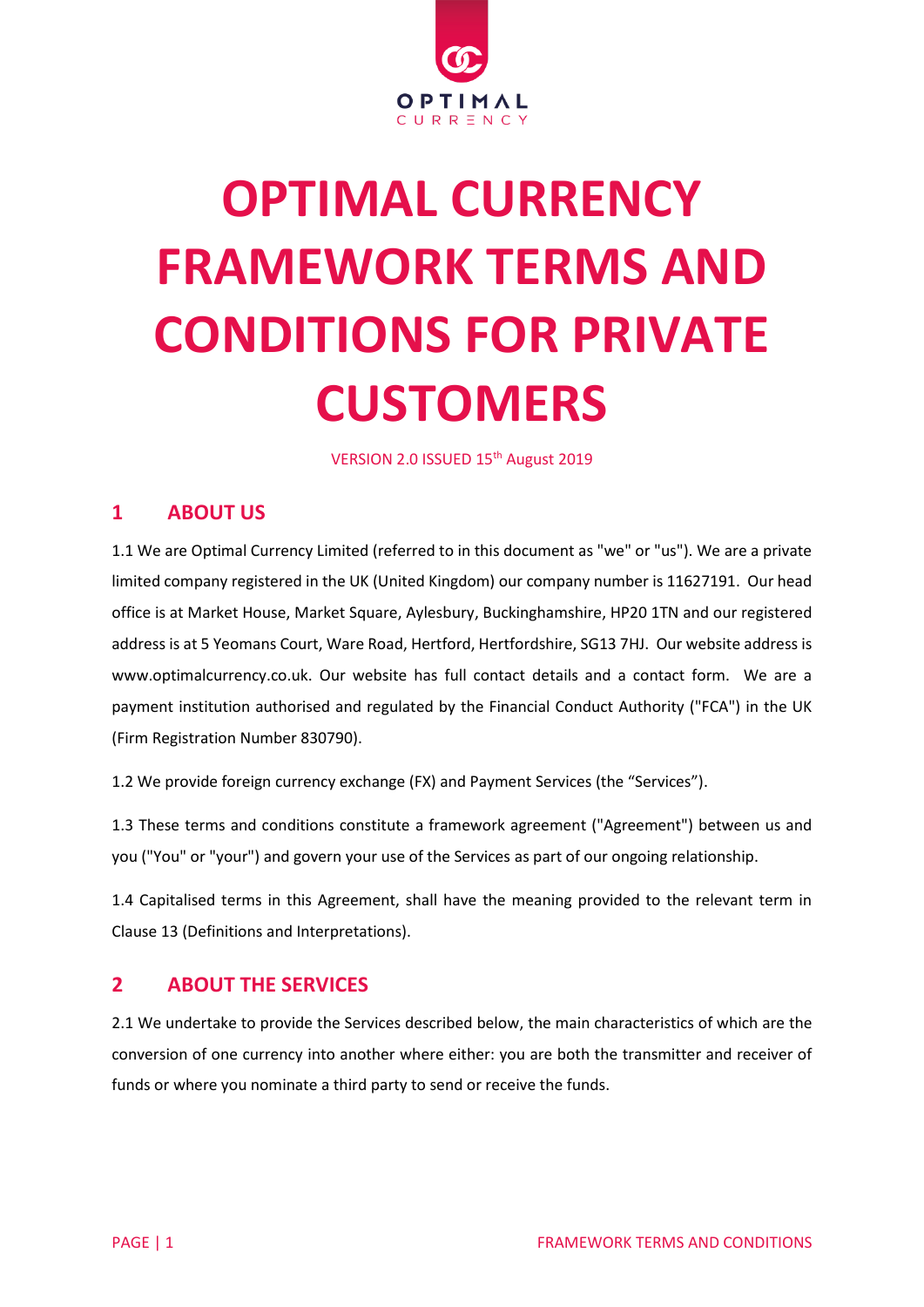

#### 2.2 Account Opening

2.2.1 When you ask us to open an account for you, you must confirm that you have read, understood and agree to these terms and conditions.

2.2.2 After you have asked us to open an account and agreed to these terms we will proceed to take steps to verify your identity. This is so that we can be sure that we are entering into an agreement for bona fide reasons.

2.2.3 In the event that we are not able to satisfy ourselves that we have sufficient information, or if the information provided otherwise precludes us from proceeding, we will inform you that we have not been able to open an account for you and, to the extent that we can do so lawfully, will advise you of the reason(s) why.

2.2.4 Following the satisfactory completion of identity checks we will set up your account on our system and inform you that your account is open.

2.3 We will act at all times in accordance with the provisions of the second Payment Services Directive, the Payment Services Regulations (2017) and the guidance provided by the FCA in their document entitled "Payment Services and Electronic Money – Our Approach".

2.4 We offer two types of FX Trade: Spot Trades and Forward Trades.

2.4.1 A Spot Trade is a standard contract to exchange currency with settlement within a few days (normally two Business Days) of the Trade.

2.4.2 A Forward Trade is a currency Trade where we will secure an exchange rate now with the settlement date of the Trade set on a pre-determined future date more than two Business Days, and less than two years, after the Trade date.

2.5 Where we enter into a Forward Trade we will require you to maintain Margin Deposit funds with us to cover the cost of currency movements and the cost of the Margin Deposit that we have to provide with our bank, during the period up to settlement. In the event that there is a significant adverse market movement we may require you to provide additional Margin Deposit and in these cases you must send us the additional funds required to cover your position.

2.6 In the event that you are unable to or no longer wish to continue with a Forward Trade you can ask us to buy back the funds. In these instances, we will calculate the current value of the currency purchased by comparing to the current market rate. We will try to reasonably off-set losses due to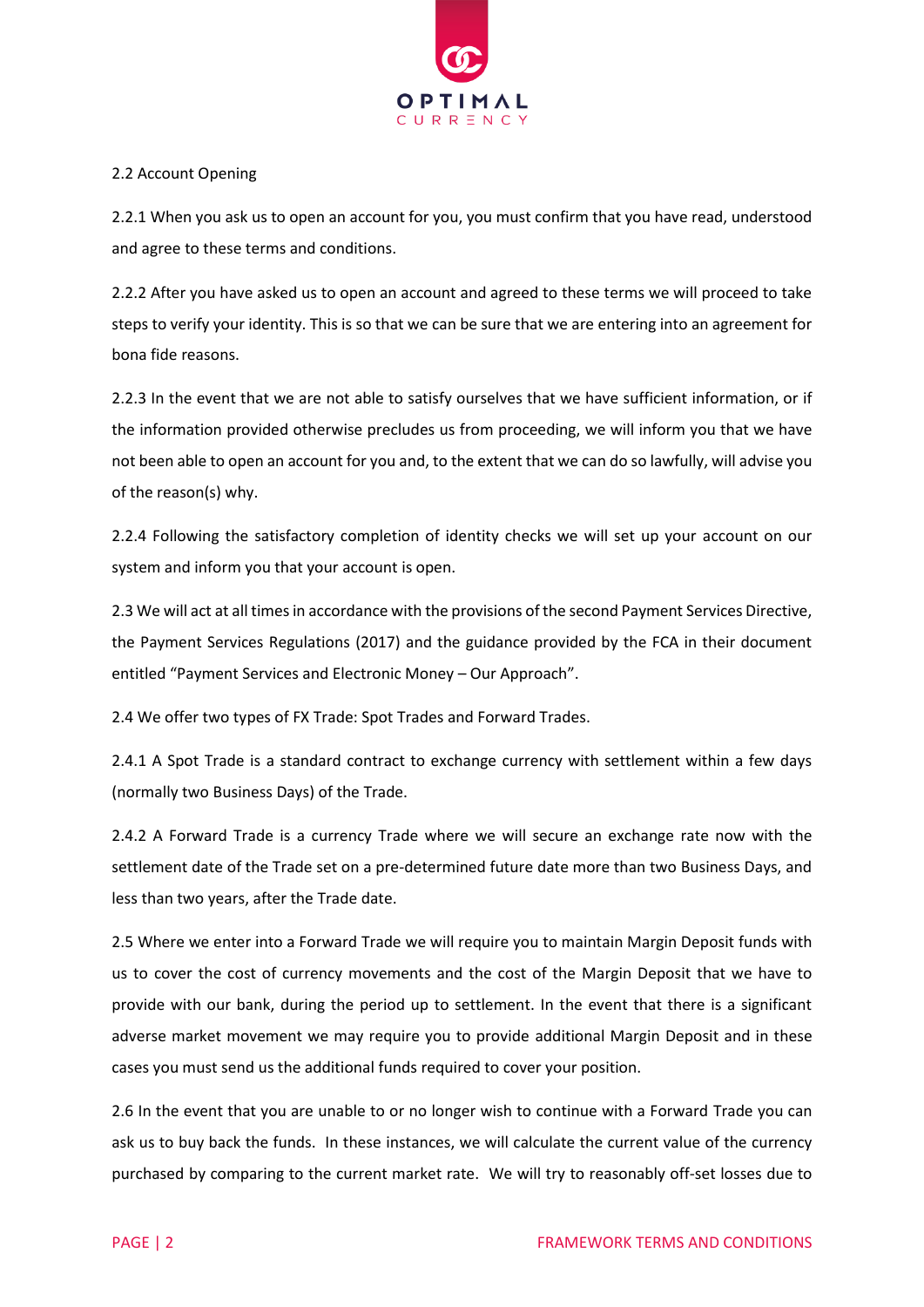

the revocation, but you are ultimately responsible for losses of any kind as a result of cancelling a Forward Trade. In the event that there is a favourable movement we are not able to assist you in making a profit on the Trade as we are not authorised to assist you in speculating. In such circumstances you will be able to terminate the Trade without cost.

2.7 We may enter into Trades with you by accepting your verbal instruction over a telephone or on receipt of an instruction by Secure Email. For the avoidance of doubt, we will repeat all Trade details back to you before asking for your final confirmation to proceed.

2.8 We are under no obligation to accept any instruction(s) and may in certain circumstances refuse to do so without giving a reason. We will not be liable to you, or any other party, for any loss or damages resulting from our refusal to accept an instruction.

2.9 All Trades are allocated a unique reference number which we will provide to you at the time of the Trade along with verbal (where the Trade is taken by phone) or written confirmation of the Trade time, the bought and sold currencies, the bought and sold amounts, the agreed rate, the settlement date, any Margin Deposit requirement (for Forward Trades only) and full details of any charges which will be applicable where the amount is less than £50,000 or equivalent.

2.10 After the Trade we will confirm the full details by means of an email, Secure Email or a link to our secure portal.

2.11 Once we have confirmed the Trade in writing, you can only amend or cancel it if we expressly agree and you agree to pay our reasonable costs to undo the Trade.

2.12 You accept that because of the nature of the currency markets you do not have any right under the Financial Services (Distance Marketing) Regulations 2004 to cancel any Trade. You may however close out a Trade prior to the settlement date by giving us notice. In such an event, you will be liable for all of the costs, expenses and losses that we may incur, including any action we may need to take or have already taken to cover or reduce our exposure, as a result of entering into a Trade with you.

2.13 Any excess amount held by us in respect of a Trade shall be returned to you after deducting all other sums due to us. In these circumstance however, due to our regulatory permissions, we are not able to pay you any amounts that might be realised as a result of a favourable currency rate movement.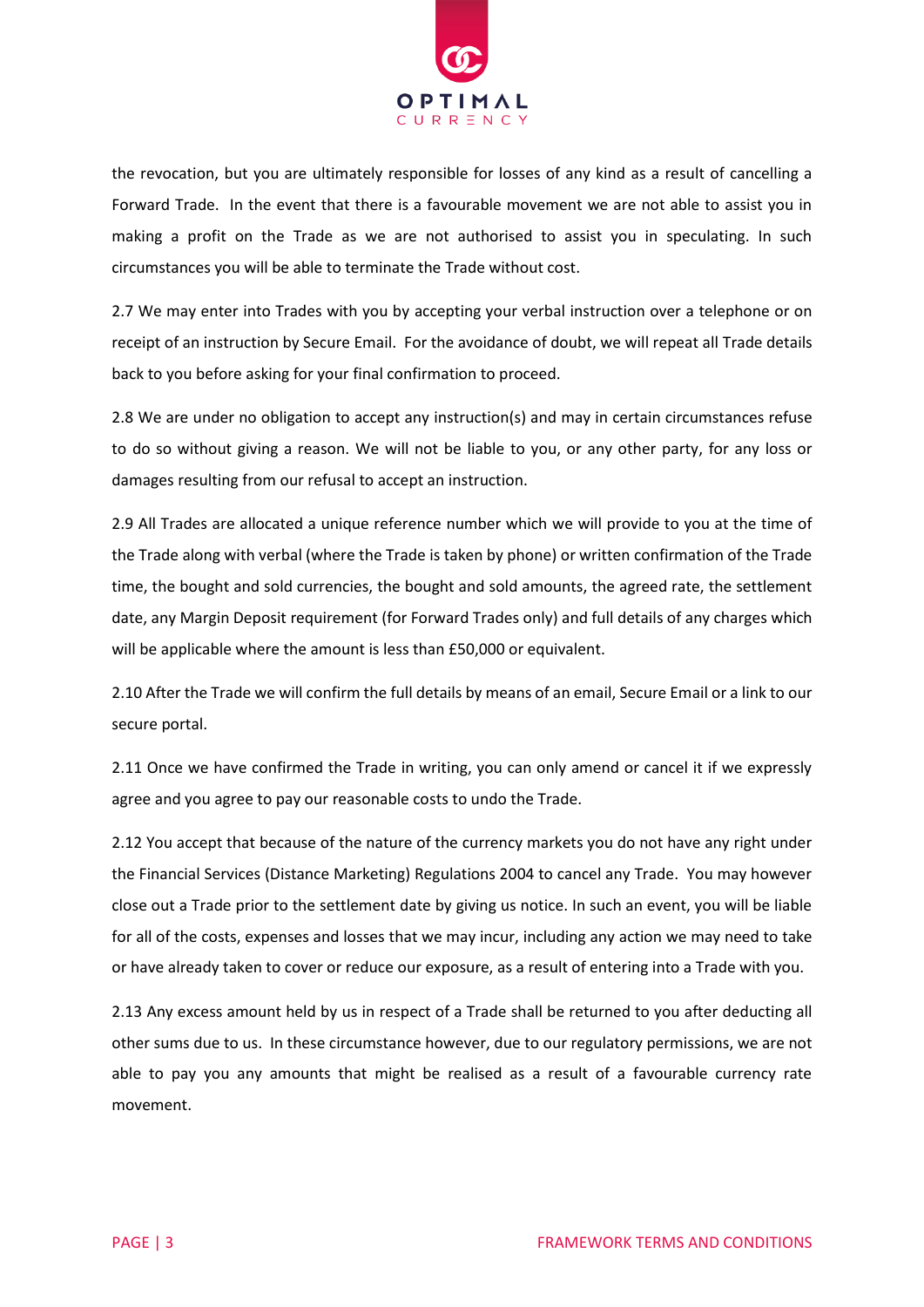

2.14 The funds you are sending to us must arrive on or before the settlement date we have agreed in advance. We only accept funds by bank transfer and cannot in any circumstances accept payment in cash.

2.15 In the event that funds are not received before the settlement date we may have to take action and reserve the right to reverse the Trade. In these circumstances you will be liable for any losses incurred.

2.16 When we receive your funds we will either send out the corresponding funds on the same day or if there is a delay for any reason, such as: a delay whilst the Trade settles; a delay requested by you; or a delay caused by the AML process; then we will, in the intervening period, ensure your funds are held in an appropriate account according to the safeguarding requirements.

2.17 Assuming there is no delay we will send your funds so that they should be received on the same day although in some cases there may be a delay due to international holidays and cut-off times for destinations where the time is in advance of UK time.

2.18 We provide an execution only service. We are not authorised to give any investment advice, in any circumstances. The only advice we give will be on the process of purchasing currency and sending payments.

2.19 We are authorised to provide, and will provide, you with Payment Services where you require us to transfer the funds you have purchased from us to a third party.

2.20 Where you instruct us to pay out to a third party we will Accept your onward Payment Instruction wherever possible at the same time as accepting the Trade.

2.21 Your onward Payment Instruction must include the full details of the beneficiary and the reason for the payment.

2.22 We will Accept your instruction via telephone, Secure Email or via our online portal. In each case we will carry out reasonable checks to ensure that the request is genuinely from you and is going to your intended recipient.

2.23 Should you wish to restrict the ways in which we can Accept Payment Instructions you can do so at any time by notifying us, following which we will update our systems within five working days of your instruction.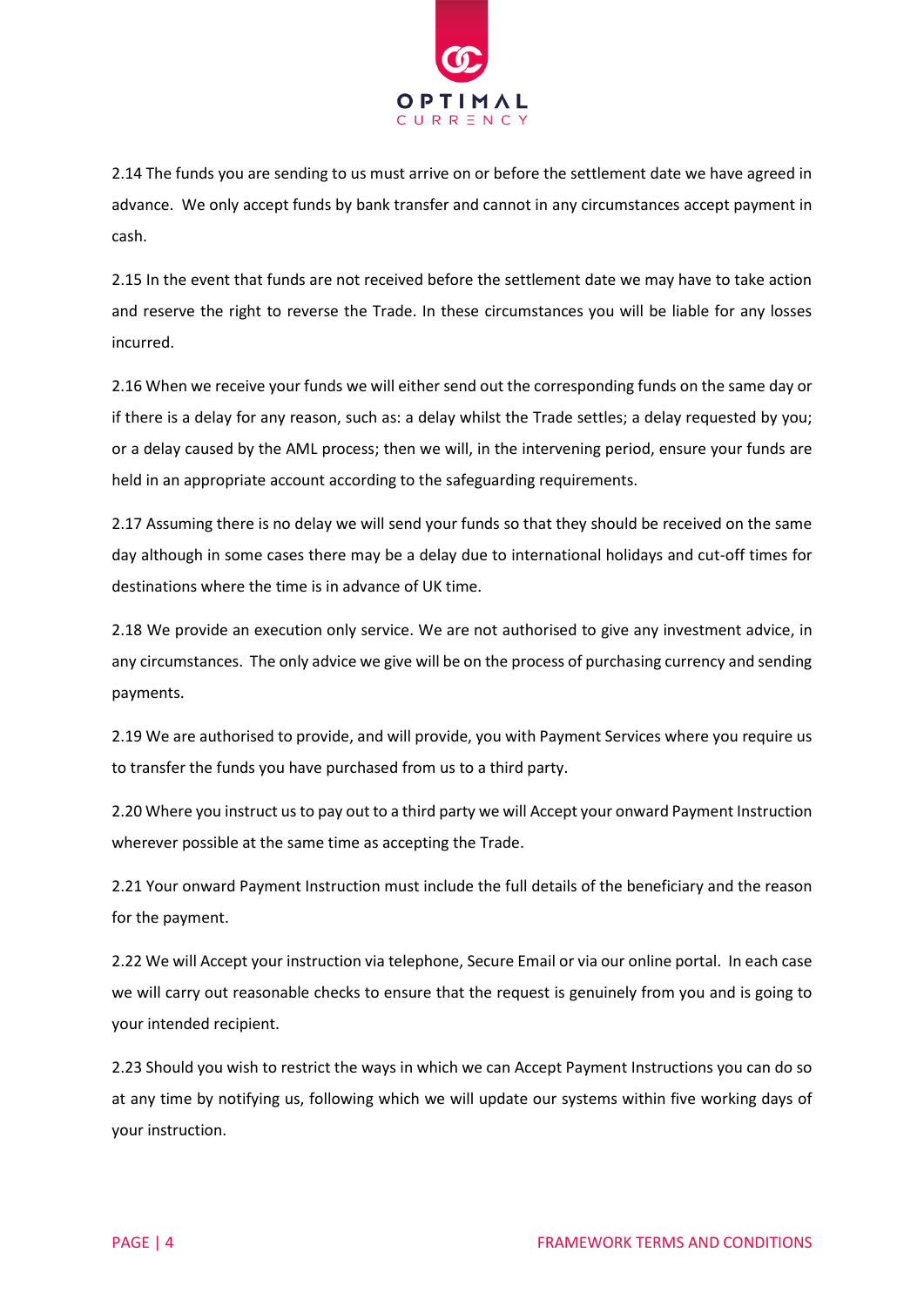

2.24 Once received and checked by us we will deem your instruction as consent to make the payment and as being authorised by you as the payer.

2.25 You may withdraw your consent to the payment instruction up until the end of the working day prior to the date it is due to be sent, after this time the Payment Instruction cannot be revoked.

2.26 Withdrawal of consent and any revocation of a Payment Instruction must be received and acknowledged by us before the end of the working day prior to the date it is due to be sent and for this reason we will only accept withdrawal of consent notification via telephone (on 01296 767444) or by Secure Email which must be sent to [payments@optimalcurrency.co.uk.](mailto:payments@optimalcurrency.co.uk)

2.27 Where a Payment Instruction is to be revoked, the notification must include: details of the payee, the payee bank account, the reason for the Payment Instruction and the reason for the withdrawal of consent to the Payment Instruction.

2.28 It is vitally important that you provide us with the correct Unique Identifier for the payee's bank account as failure to do so may result in your payment not reaching the intended recipient.

2.29 If you provide us with an incorrect Unique Identifier for the payee's bank account then we will not be liable for any resulting loss although we will make reasonable efforts to trace any such funds on your behalf and notify you of our findings.

# **3 CHARGES, INTEREST AND EXCHANGE RATES**

3.1 We reserve the right to charge a reasonable fee (normally £10 or currency equivalent) for each payment where the value of the funds is less than £50,000 or equivalent. Any such fees will be explained to you in advance of completing the Trade.

3.2 Any charges made by the receiving party's bank are the responsibility of the receiving party and not us.

3.3 We are not authorised to, and will not in any circumstances, pay interest on funds whilst they are held by us.

3.4 As we do not offer credit there should not be any circumstance where we would expect to charge a customer interest.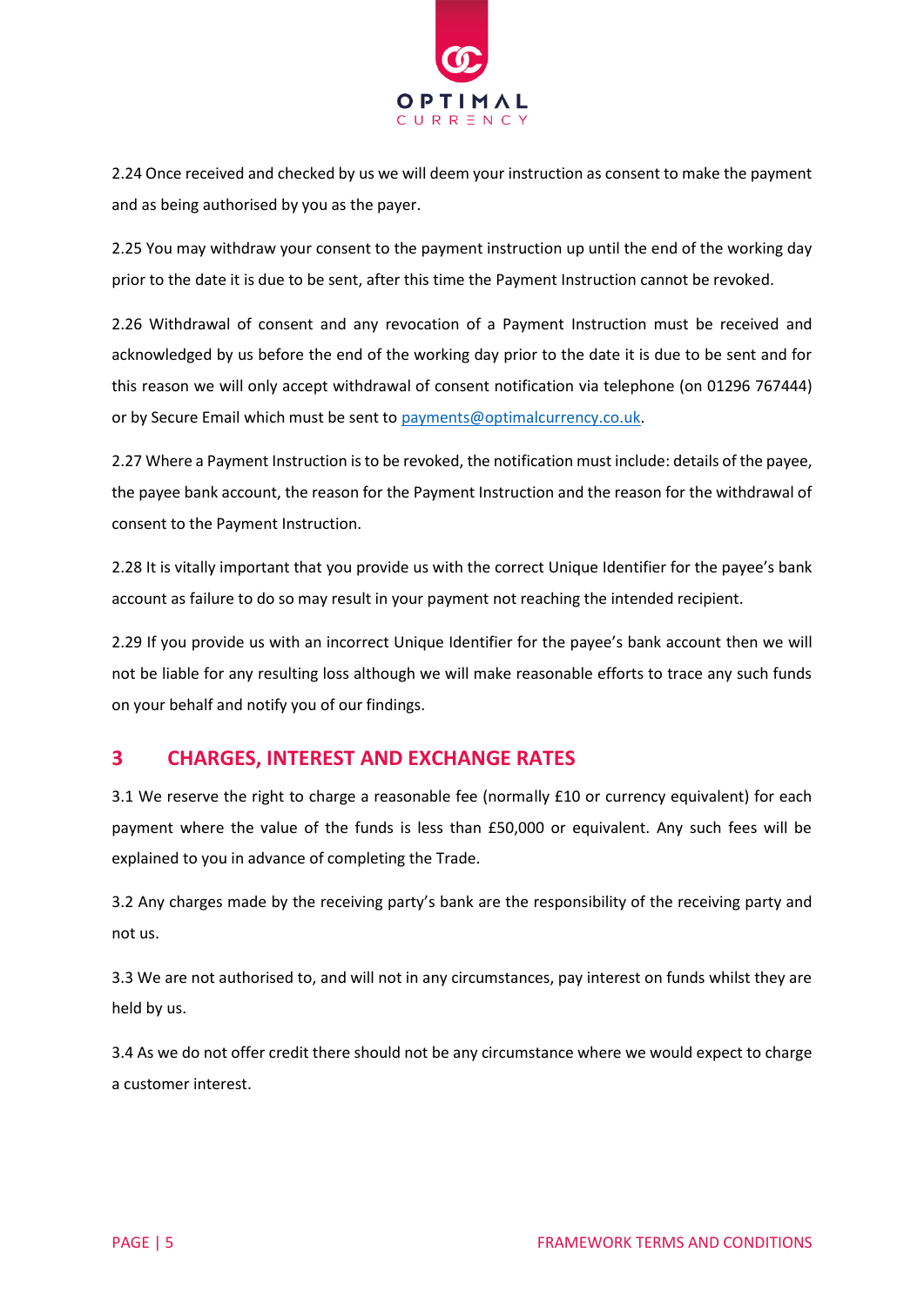

3.5 We make our money by charging you a different exchange rate to the rate we can obtain from our provider. We are able to obtain rates not generally available to the public by virtue of the volumes we conduct on a daily basis.

## **4 COMMUNICATIONS BETWEEN YOU AND US**

4.1 We communicate with you by phone, email (including Secure Email), post or via secure messages on our website.

4.2 When you communicate with us by phone we record the calls for purposes of quality control, assisting with the resolution of any disputes and to assist us in our obligations to detect and prevent financial crime.

4.3 When you communicate with us via email, we request that you consider using Egress Switch email encryption software to securely share confidential information (Secure Email). Sending a Secure Email via Egress Switch to us (as an Egress Switch paying subscriber) is normally free.

4.4 All communications between us will be solely in the English language.

4.5 You have the right to download and, if required, print the latest framework contract from our website at any time or to request that a copy is sent to you via email, Secure Email or post.

### **5 SAFEGUARDING AND SEGREGATION OF FUNDS**

5.1 Where we undertake a currency transaction and receive and send funds to the same person we regard this as a Foreign Exchange, or FX, transaction where we act as principal in purchasing currency from you. In this case the Nominated Account to receive payment will belong to you.

5.2 Where we pay or receive funds to / from a third party on your behalf we regard this as a Payment Service, or PS, transaction. In this case the Nominated Account from which we receive payment, or the Nominated Account to which we make payment, will belong to a third party.

5.3 We use the segregation method of safeguarding client funds. This means that funds arising from a Payment Service transaction are kept separate from funds arising from Foreign Exchange transactions and separate from the funds that Optimal use in its day to day operations.

5.4 In the event of suspected or actual fraud or security threat(s) we will, to the extent that we are permitted by law, immediately inform you via a Secure Email. In these circumstances we will 'freeze' your account which might result in a delayed payment if we have reasonable grounds to suspect that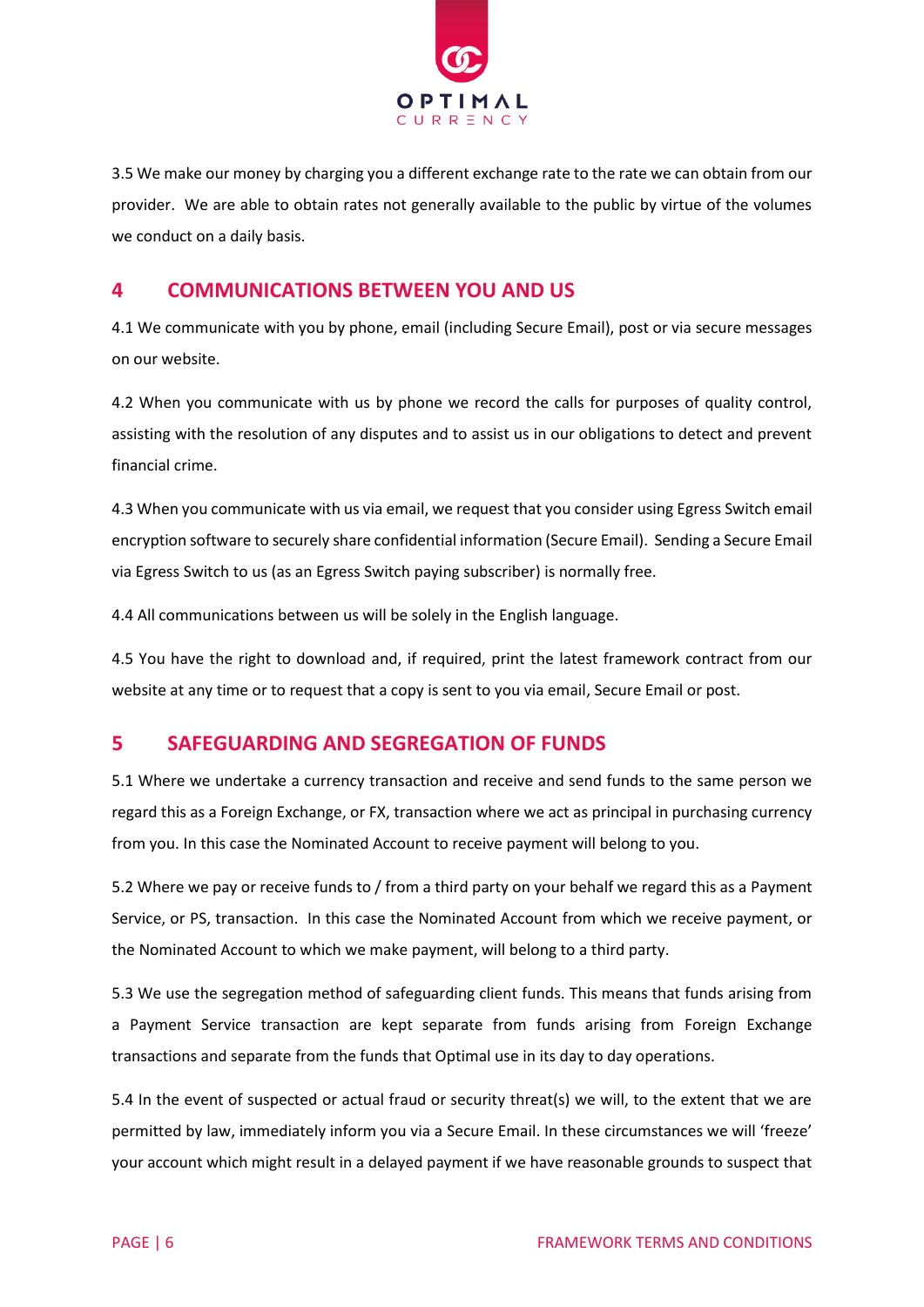

to continue the transaction would cause us to breach our regulations, or any other relevant legislation. You agree that you will not hold us responsible for any delay whilst we carry out our duties in respect of suspected or actual fraud or security threat(s).

5.5 You (or the payer in the event of a third party) will be responsible for any payment that we would reasonably expect was duly authorised by you.

5.6 In the event that we fail to comply with these Terms and Conditions by not exercising due care and skill then we are responsible for any foreseeable loss or damage incurred by you as a result of our failure to comply.

# **6 TERM AND TERMINATION**

6.1 These terms will remain in effect until we need to make a change (for example as a result of new regulations) or they are terminated.

6.2 Whenever we make a change to these terms we publish the latest version on our website.

6.3 We will record the version of these terms that you have agreed to and notify you if there is a newer version at a suitable time prior to your next Trade.

6.4 In the event that you do not accept the latest version you can terminate the agreement with immediate effect although once terminated we will no longer be able to accept Trade instructions from you.

6.5 Without affecting any other right or remedy available to us, we can terminate this agreement by giving you not less than two months written notice.

6.6 You can terminate this agreement at any time by giving us notice by phone, email, Secure Email or mail.

6.7 The termination of this agreement does not however affect your obligations to us to settle any outstanding (unsettled) Trades.

# **7 ANTI-MONEY LAUNDERING, SANCTIONS AND CUSTOMER DUE DILLIGENCE**

7.1 We are legally required to carry out sanctions and customer due diligence checks on you and any third parties that are associated with payments to and from your account.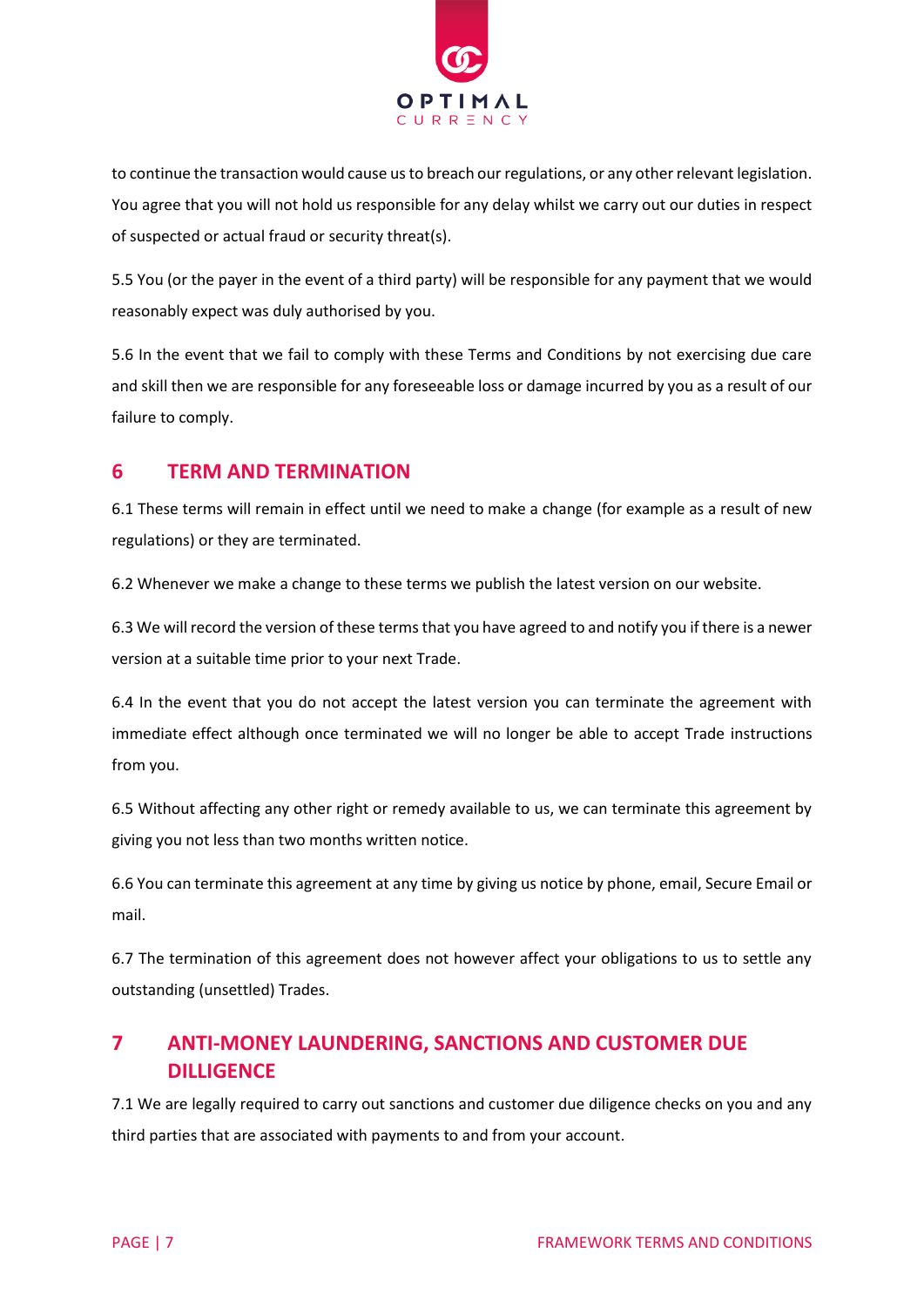

7.2 You agree to provide the information we require and authorise us to make the checks using governmental and commercial referencing agencies. You further agree that we may keep our information, about you, up to date by refreshing this information on a regular basis.

7.3 You agree to let us know if any information we hold on you is inaccurate or out of date.

7.4 We will use reasonable endeavours to carry out checks without delay however you accept and will hold us harmless for any delays that may be caused to a payment whilst we carry out these checks.

7.5 We record our telephone lines and you agree that we can use the recordings for purposes of establishing what was said in the event of any ambiguity.

# **8 DATA PRIVACY**

8.4 We will treat information we hold about you as follows:

8.4.1 we will process all data fairly and lawfully;

8.4.2 we will only process personal data for specified and lawful purposes;

8.4.3 we will endeavour to hold relevant and accurate personal data, and where practical, we will keep it up to date;

8.4.4 we will not keep personal data for longer than is necessary;

8.4.5 our obligations under the Fourth AML Directive require that personal data be deleted after the expiry of a minimum retention period of five years;

8.4.6 we will keep all personal data secure;

8.4.7 we will endeavour to ensure that personal data is not transferred to countries outside of the European Economic Area (EEA) without adequate protection;

8.5 Should you require any further information about the way in which we handle your data you can view the details in our Privacy Policy which is published on our website.

### **9 COMPLAINTS PROCEDURE**

9.4 If you have a complaint, then please speak to us first to see if we can put things right. Our senior staff will be made aware quickly of any complaint escalated to them and will want to resolve the situation without the need for any further action from you.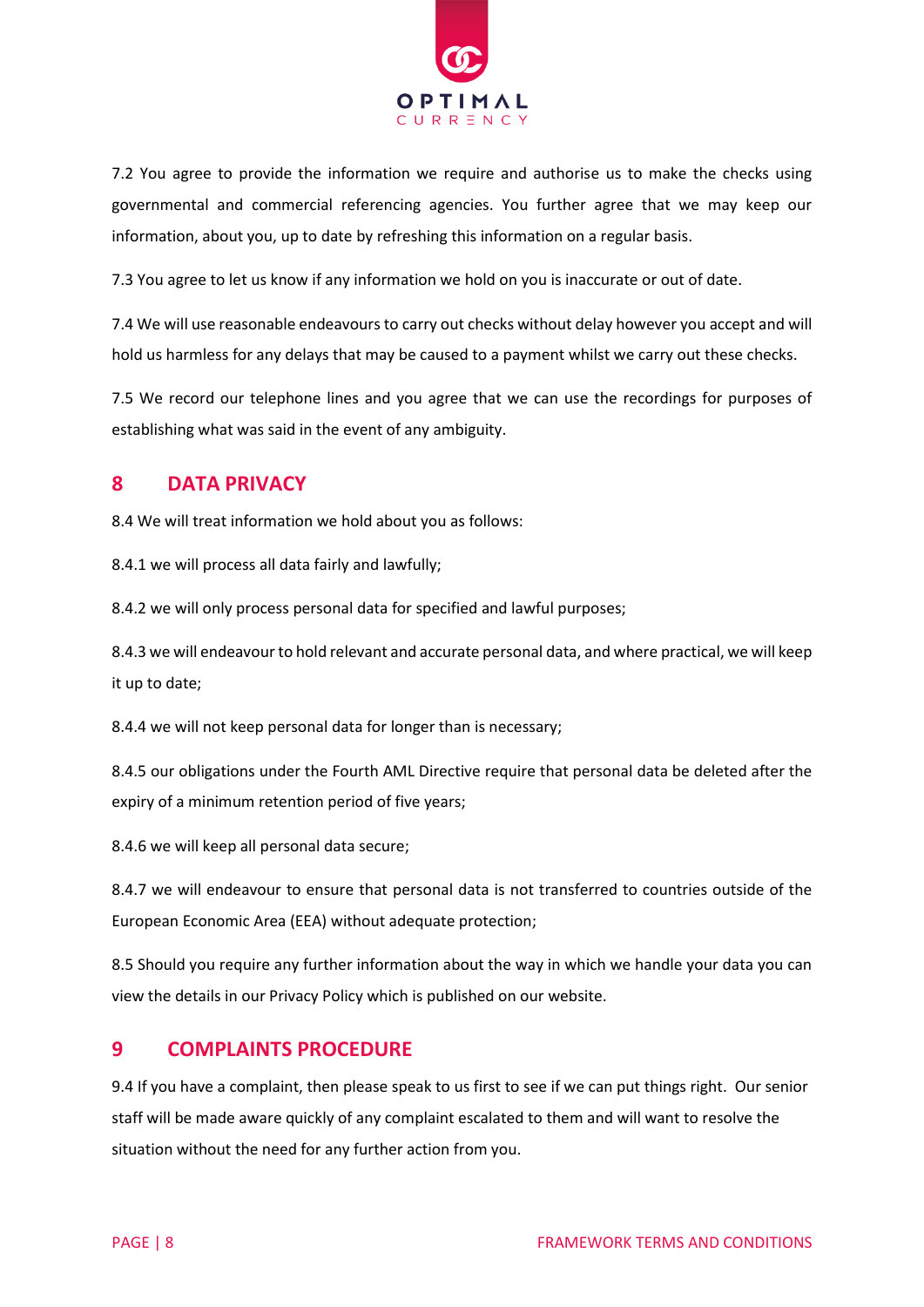

#### 9.5 How to complain

9.5.1 If you want to make an official compliant then you can email us at complaints@optimalcurrency.co.uk. You can also make a complaint by other means such as by phone but it's usually better to put the complaint in writing, so you have a record of what you have said.

#### 9.6 What happens next?

9.6.1 Any complaints are logged into our system and allocated to a senior member of staff, who is independent of the subject matter being complained about. The person handling your complaint will acknowledge it in writing, via post or email, within three Business Days.

9.6.2 We aim to resolve your complaint and then we issue what is called a "final response" letter by the end of 15 Business Days after the day on which we received the complaint. Please note that in certain exceptional circumstances it can take up to 35 working days before the final response letter is sent in which case we will send a letter clearly indicating the reasons for the delay in answering the complaint and specifying the deadline by which we will send the final response.

#### 9.7 The final response

9.7.1 If you are dissatisfied with our final response you may have the right to refer your complaint to the Financial Ombudsman Service (FOS).

9.7.2 You can access a copy of the FOS explanatory leaflet on the following link: <https://www.financial-ombudsman.org.uk/publications/consumer-leaflet.htm>

9.7.3 Please note that you will usually need to refer a complaint to the FOS within six months of the date of our final response.

#### **10 YOUR OBLIGATIONS**

10.1 You warrant and represent to us on a continuing basis that:

10.1.1 you have full authority to enter into these terms;

10.1.2 you have all the necessary consents to enter into this agreement with us;

10.1.3 you comply and will continue to comply with all laws and regulations relevant to this agreement;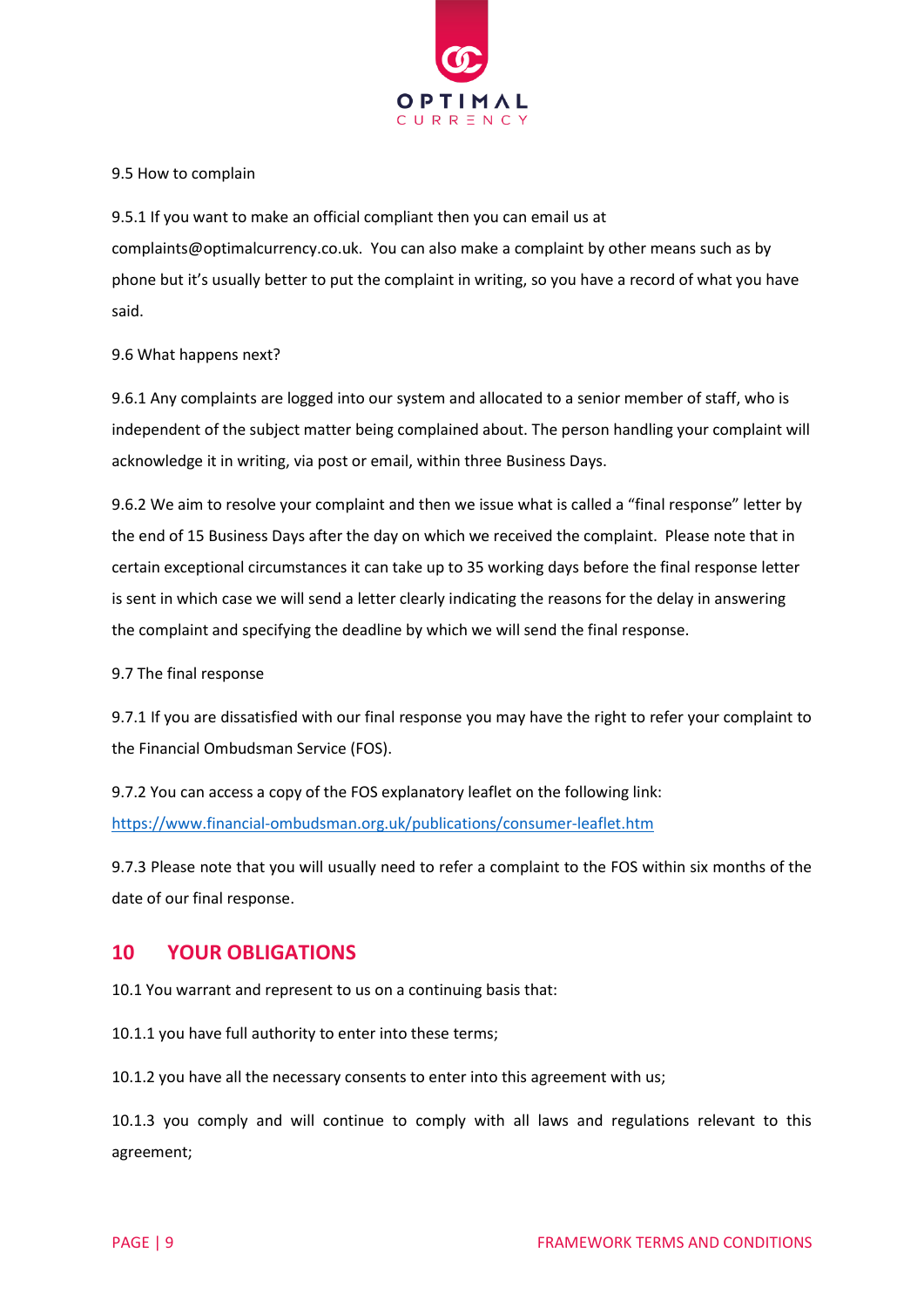

10.1.4 the information you provide to us for our necessary compliance checks is, and continues to be, truthful and accurate;

10.1.5 you accept all risks associated with the ownership of purchased currency;

10.1.6 if and when you instruct us to undertake a Forward Trade with you it will be for a commercial purpose, that is for payment of goods or services and that you will not seek at any time to convert any of the funds back to the original currency.

10.2 You will help us to keep your account secure by:

10.2.1 keeping any password(s), or any other security details associated with your account with us, secure and private at all times.

10.2.2 contacting us as soon as possible if you become aware that anyone else has, by whatever means, obtained any of these security details. Any undue delay in contacting us may result in you being responsible for any losses incurred as a result of the misuse of your security details.

### **11 OTHER IMPORTANT TERMS**

11.1 We agree to keep any information that is passed to us in confidence, confidential apart from where we are required to disclose information as required by law or by a regulatory authority.

11.2 We may transfer, or assign, our rights and obligations under these terms to another company. In such circumstance we will notify you in advance and you will have the option to close your account and terminate our agreement if you are not happy with our transfer proposal.

11.3 You are not allowed to transfer your rights or obligations under this Agreement under any circumstance without our written consent.

11.4 We shall not be liable for the non-performance of our obligations nor the failure to execute any Payment Instruction if the execution of that Payment Instruction would cause, or be likely to cause, us to breach our regulatory obligations.

11.5 In no event shall we be liable to you for any consequential loss(es) as a result of a payment being delayed for whatever reason.

11.6 Nothing in these terms restrict any of your statutory rights.

11.7 These terms are governed by English law and should either party deem it necessary to bring legal proceedings they would be held in an English court.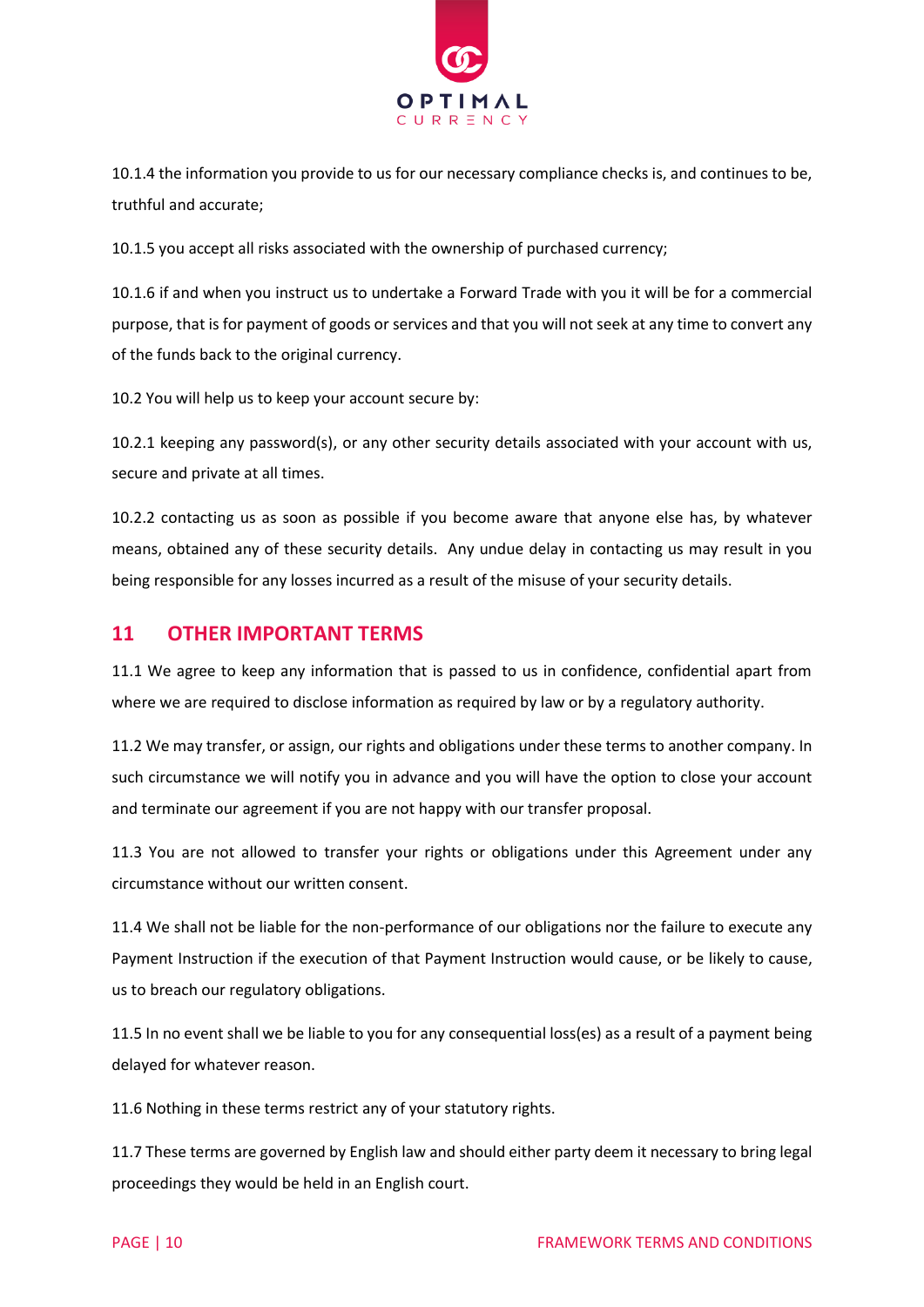

11.8 To the extent that provisions of the PSRs 2017 can be disapplied, for example, for low-valued payments, these will be disapplied to our relationship with you.

## **12 FORCE MAJEURE**

12.1 We will not be liable for performance delays nor for non-performance due to abnormal and unforeseeable causes beyond our reasonable control, the consequences of which would have been unavoidable despite all efforts to the contrary.

12.2 If, in circumstances described in 12.1, we are delayed or prevented from fulfilling our obligations under this agreement we will nonetheless take all reasonable steps to inform you and make reasonable efforts to resolve the situation quickly.

12.3 In the event such an event prevents performance for a period in excess of thirty (30) days, then you may elect to terminate this Agreement and any outstanding Trades by giving us notice by phone, email, Secure Email or post.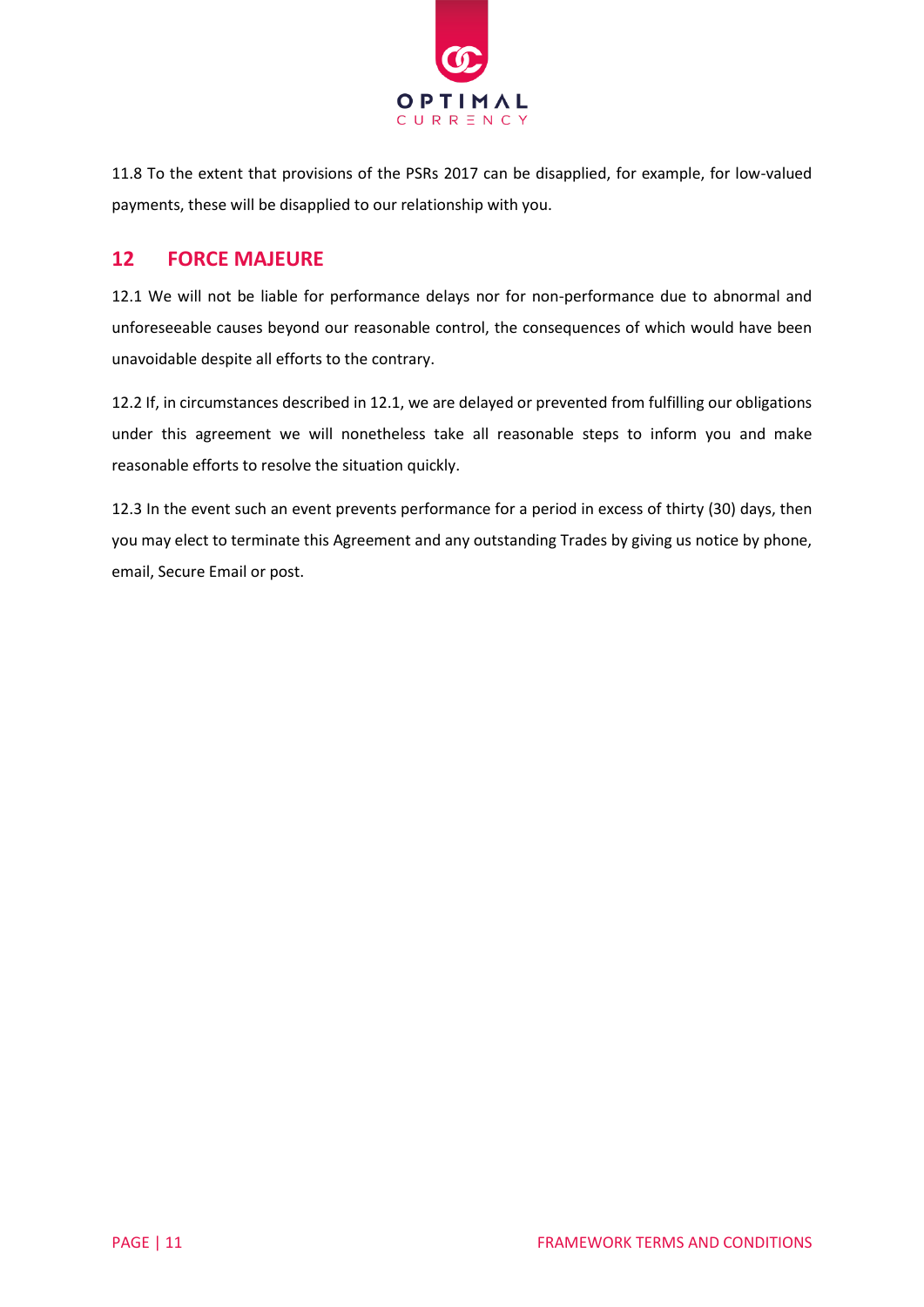

## **13 DEFINITIONS AND INTERPRETATIONS**

13.1 In this document the following terms have the following meanings:

"Accept" or "Acceptance" means that we have accepted an instruction (order) from you to purchase currency on your behalf.

"Additional Margin" refers to Forward Trades and means an additional sum of money on top of the initial Margin Deposit payment which we may require in situations of significant market movement.

"Account Opening" refers to the process we go through to set up your account and carry out the necessary identify checks after you have applied for an account with us.

"AML or Anti Money Laundering" refers to the laws and regulations for the prevention of money laundering and terrorist financing.

"Business Day" means between 09:00h and 17:00h (UK time) on Mondays to Fridays excluding Bank Holidays.

"Forward" means a currency Trade where we will secure an exchange rate now with the Value Date of the Trade set on a pre-determined future date more than two Business Days, and less than two years, after the Trade date;

"FX or Foreign Exchange" generally refers to the exchange of one currency for another. When the only two parties to a Trade are you and us we use the term FX in this document to distinguish from PS or Payment Service.

"Margin Deposit " or "Initial Margin Deposit" means an advance payment (akin to a deposit) normally payable when entering into a Forward Trade.

"Nominated Account" means the bank account that you have nominated for us to send the proceeds of a currency Trade to.

"Instruction" means a request from you to us to enter into a Trade for the sale and purchase of currency.

"Payment Instruction" means a request from you to us to make a duly authorised payment to your nominated third party.

"PS or Payment Service(s)" means we are providing you with a Payment Service, in accordance with the Payment Services Regulations(2017), when there is a third party beneficiary or a third party payee.